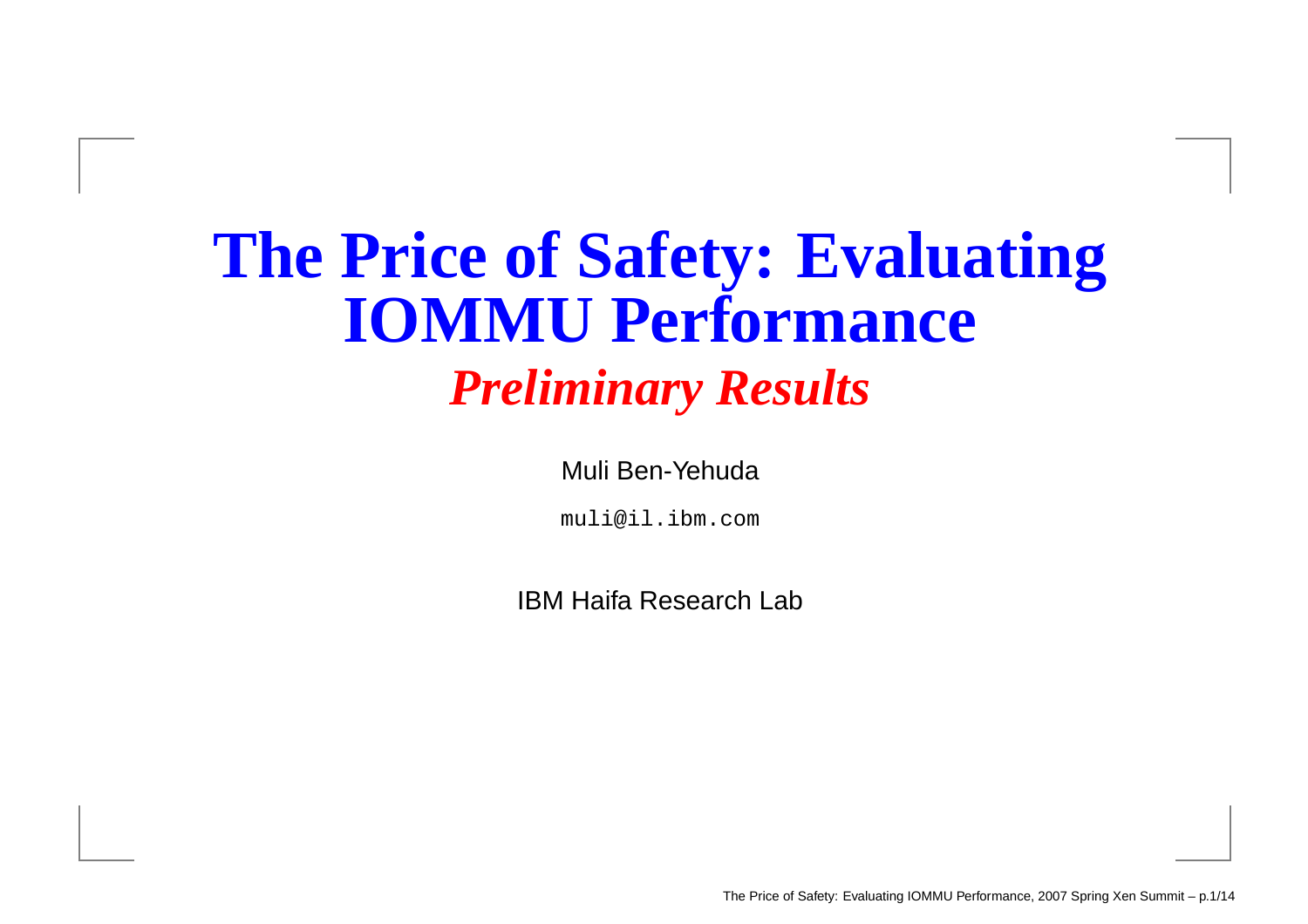#### **Table of Contents**

- IOMMUs
- **Preliminary Performance Results**
- **Optimizations and Trade-offs**
- Conclusions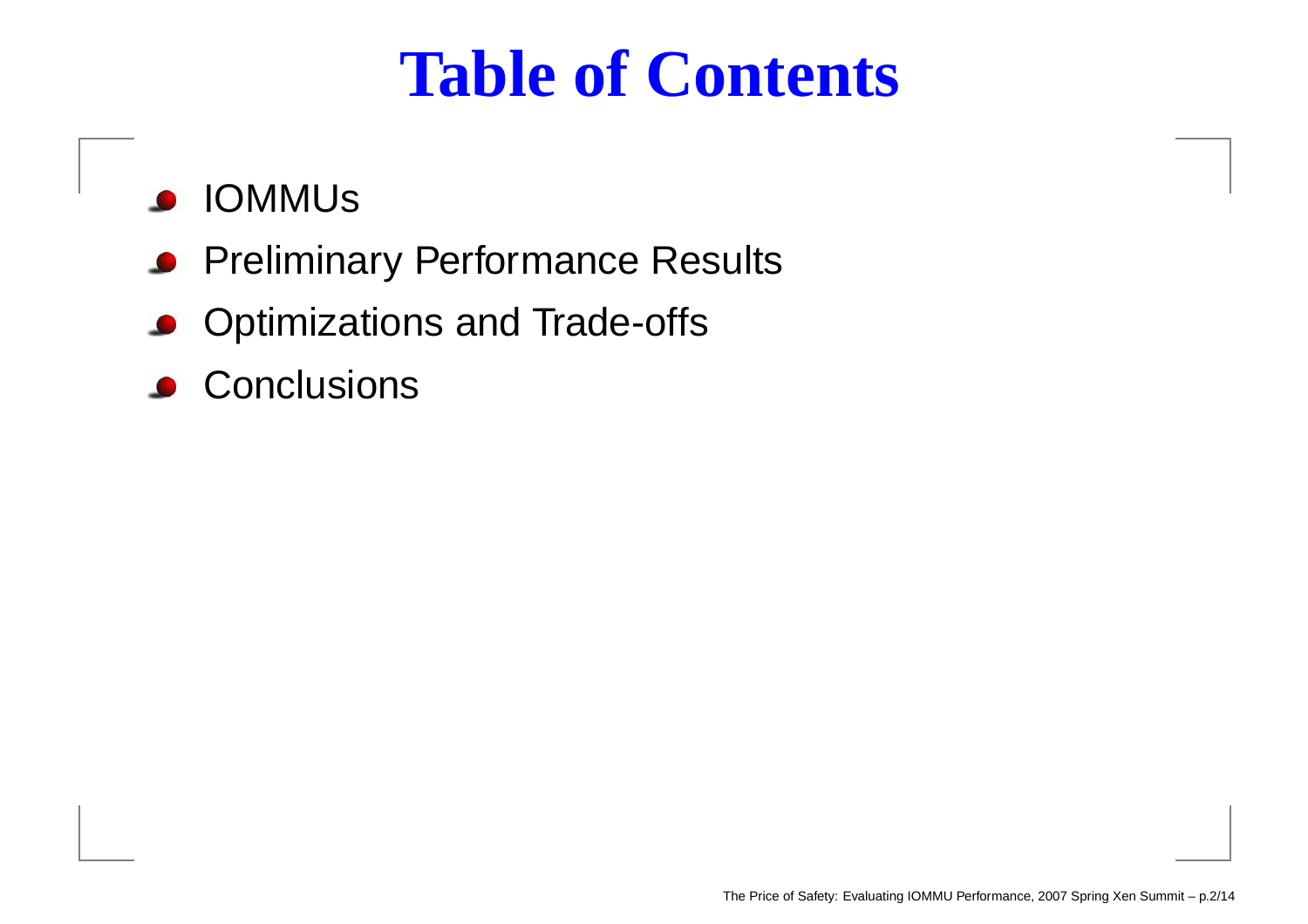#### **IOMMUs**

- IOMMU IO Memory Management Unit
- Think MMU for IO devices separate address spaces!
- IOMMUs enable virtual machines direct hardware access for PV and FV guests
- ... while protecting the rest of the system from mis-behaving or malicious virtual machines
- But at what cost?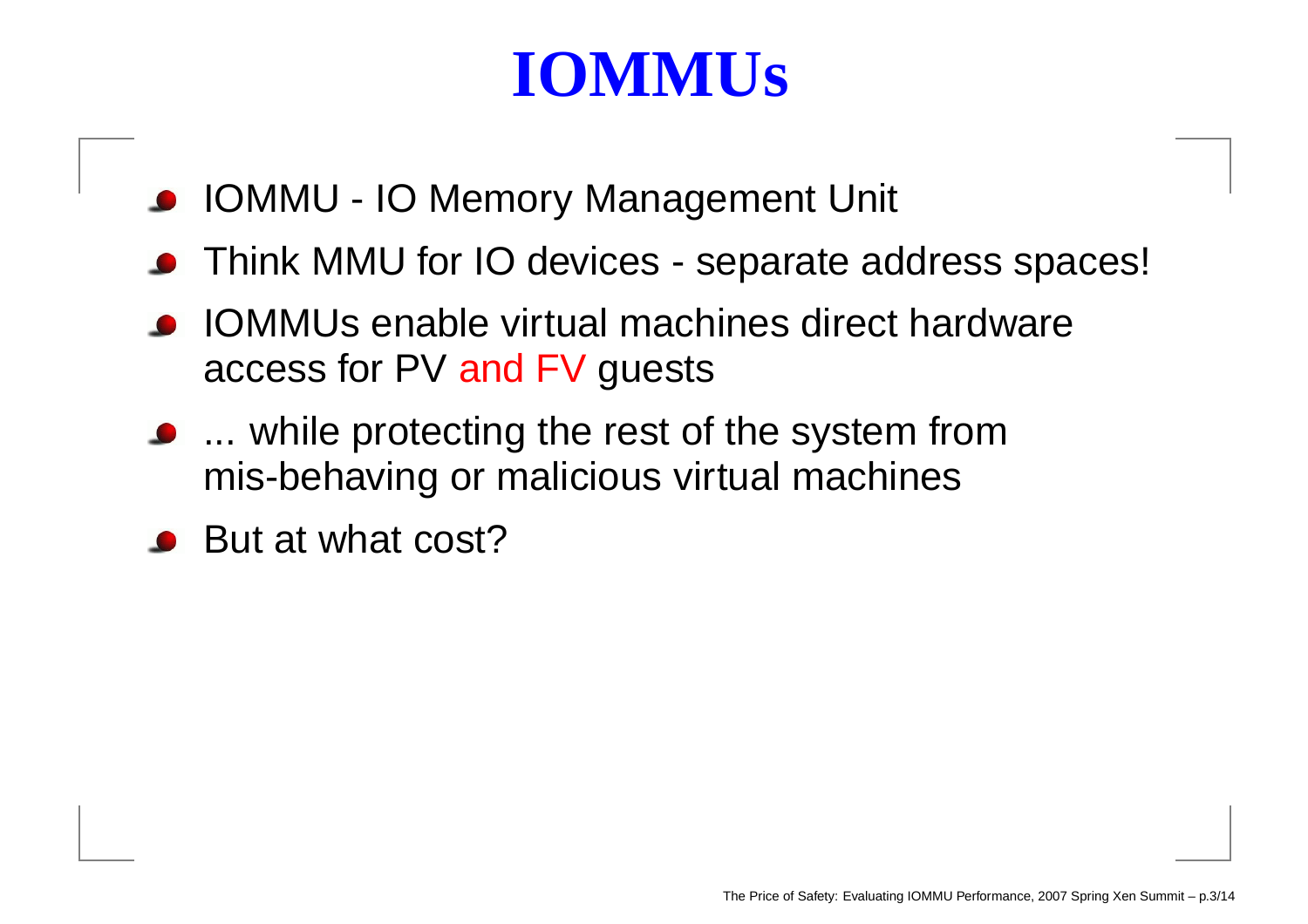# **Setting the Stage**

- Full results to appear at OLS '07
- Calgary (PCI-X) and Calgary (PCI-e) IOMMUs
- Linux and Xen implementations
- ... with some corroborating evidence from the DART IOMMU on PPC JS21 blades and the IBM Research **Hypervisor**
- Joint work with Jimi Xenidis, Michal Ostrowski, Karl Rister, Alexis Bruemmer and Leendert Van Doorn
- Utilizing IOMMUs for Virtualization in Linux and Xen, by by M. Ben-Yehuda, J. Mason, O. Krieger, J. Xenidis, L. Van Doorn, A. Mallick, J. Nakajima, and E. Wahlig, OLS '06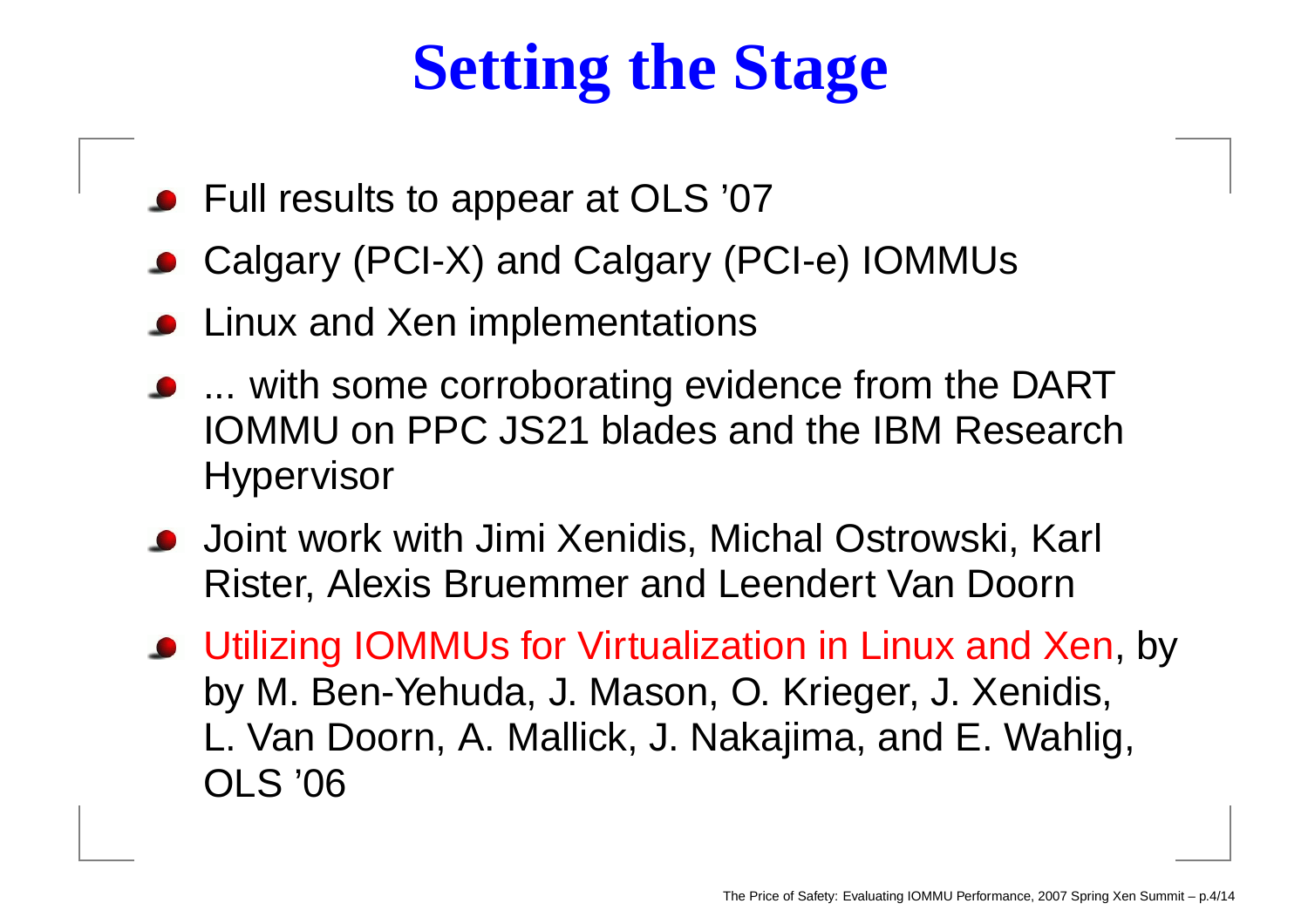# **On Comparisons**

- What are we comparing against?
	- **not emulation**
	- not virtual IO (frontend / backend drivers)
- Direct hardware access without an IOMMU compared with direct hardware access with an IOMMU on the IO path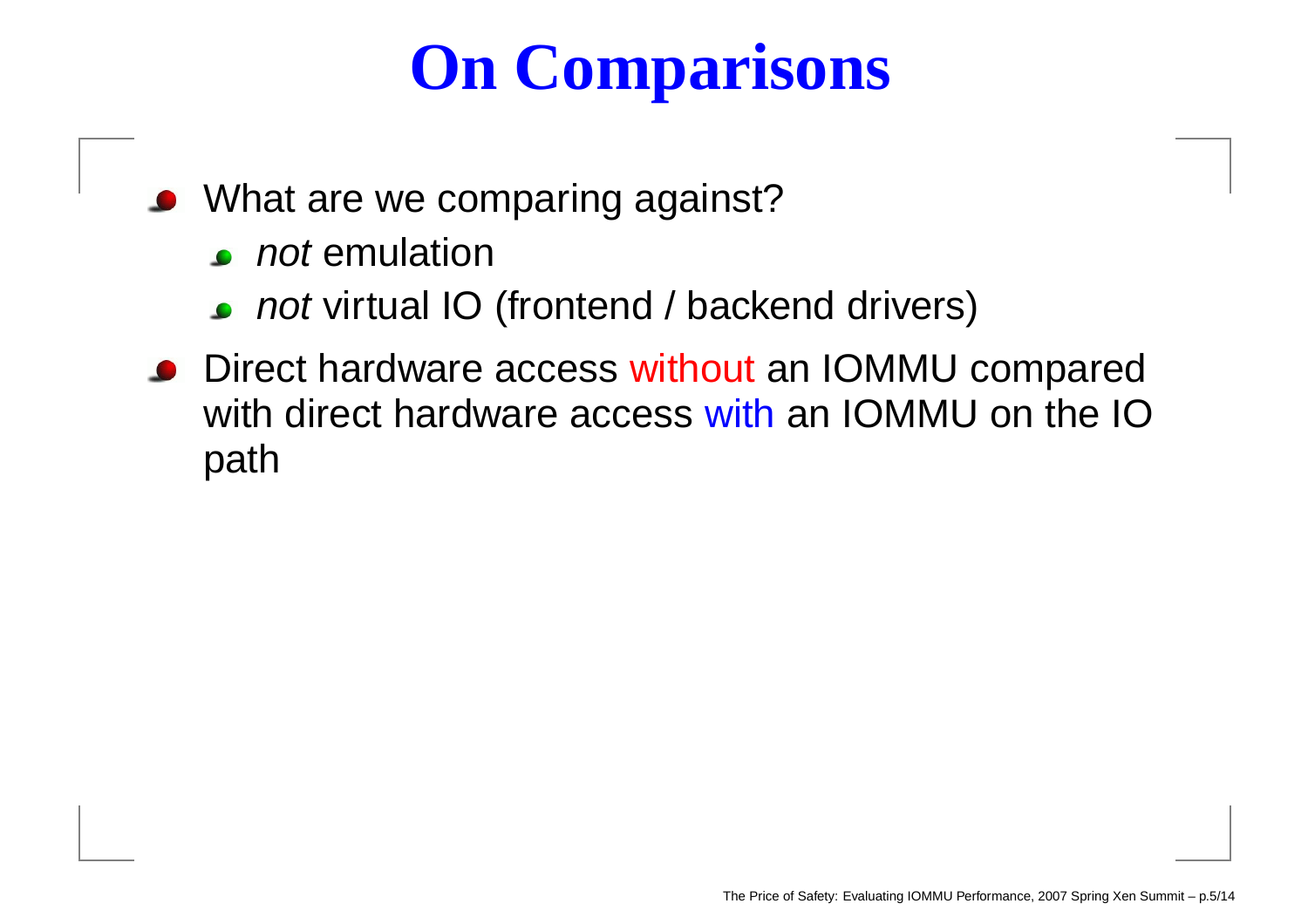### **Lies, Damn Lies and Benchmarks**

- These are not official benchmarks in any way shape or form!
- **P** netperf for network performance
- ffsb ([http://sourceforge](http://sourceforge.net/projects/ffsb/).[net/projects/ffs](http://sourceforge.net/projects/ffsb/)b/) for block IO
- Ran each set of tests on baremetal, in Xen dom0 and in Xen domU
- Two sets of runs, with and without an IOMMU
- In both the dom0 and domU cases dom0 is the one driving the IOMMU, to neutralize dom0 scheduling oddities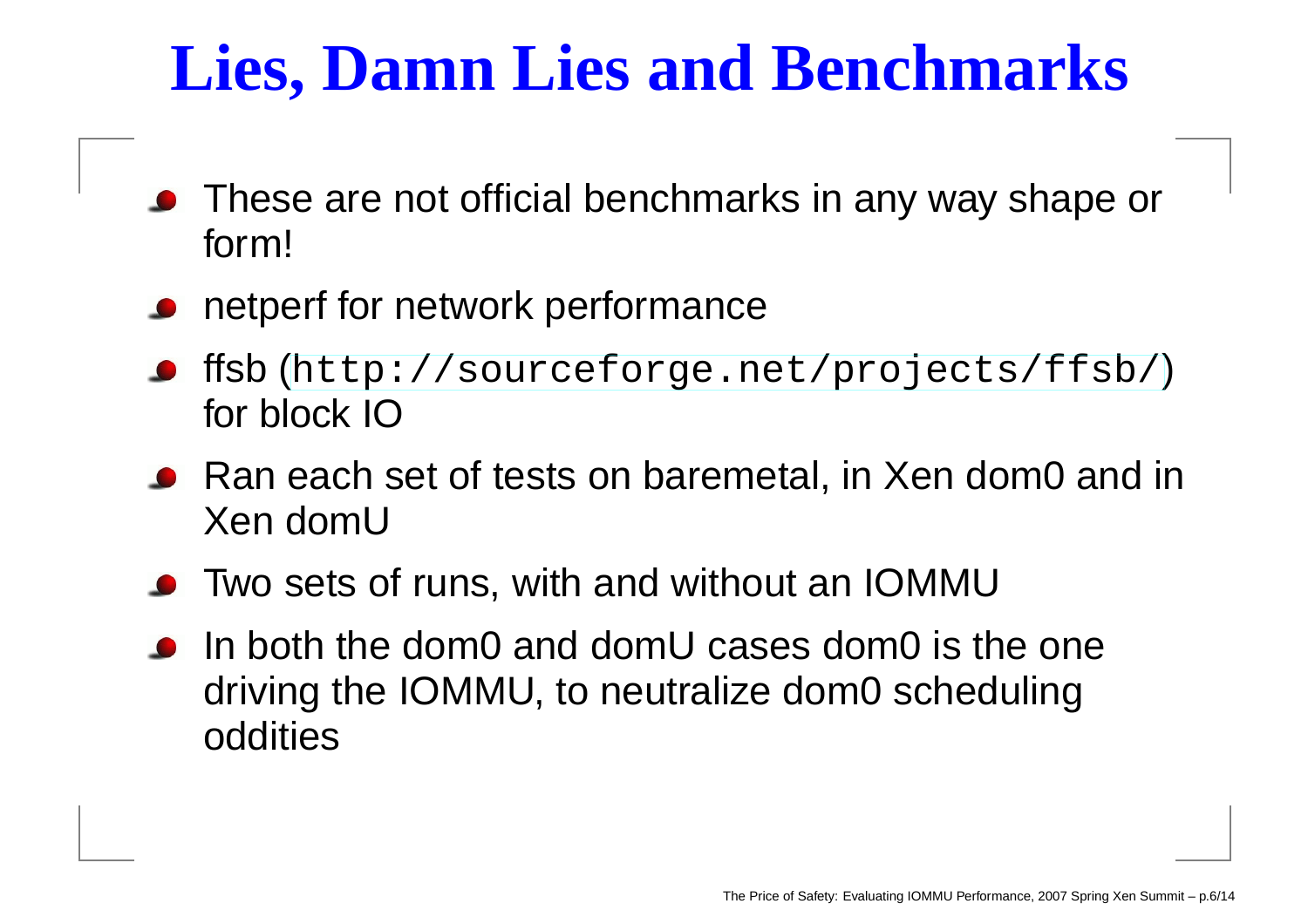### **Prelim. Numbers - Network Baremetal**

| test  | off throughput | off cpu   | on tput | on cpu    | % tput diff | % cpu diff |
|-------|----------------|-----------|---------|-----------|-------------|------------|
| 64    | 358.24         | 12.52/100 | 345.28  | 12.52/100 | $-3.62$     | 0.00       |
| 128   | 632.40         | 12.61/100 | 599.77  | 12.52/100 | $-5.16$     | 0.71       |
| 256   | 941.34         | 11.01/100 | 940.05  | 12.44/100 | $-0.14$     | $-12.99$   |
| 512   | 941.21         | 7.85/100  | 941.29  | 9.44/100  | 0.01        | $-20.25$   |
| 1024  | 941.31         | 5.07/100  | 941.25  | 8.04/100  | $-0.01$     | $-58.58$   |
| 1460  | 941.18         | 6.16/100  | 941.15  | 6.84/100  | $-0.00$     | $-11.04$   |
| 1480  | 941.11         | 6.10/100  | 941.34  | 6.67/100  | 0.02        | $-9.34$    |
| 2048  | 941.34         | 5.69/100  | 941.21  | 7.20/100  | $-0.01$     | $-26.54$   |
| 4096  | 941.17         | 5.15/100  | 941.30  | 6.62/100  | 0.01        | $-28.54$   |
| 8192  | 941.34         | 5.10/100  | 941.20  | 6.28/100  | $-0.01$     | $-23.14$   |
| 16384 | 941.14         | 4.90/100  | 941.34  | 6.29/100  | 0.02        | $-28.37$   |
| 32768 | 941.17         | 4.89/100  | 941.19  | 6.25/100  | 0.00        | $-27.81$   |
| 65536 | 941.21         | 4.84/100  | 941.34  | 6.16/100  | 0.01        | $-27.27$   |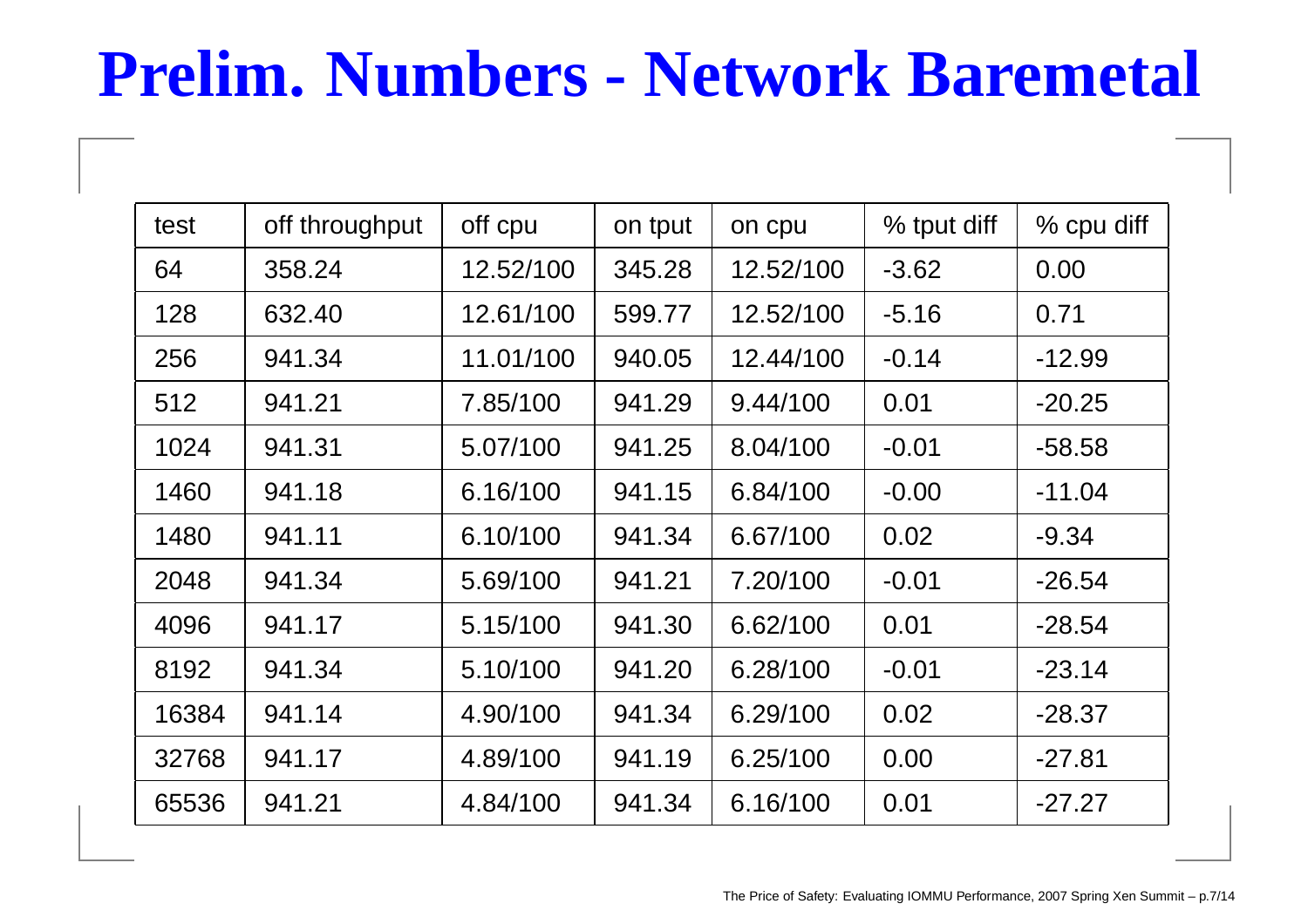### **Prelim. Numbers - Network dom0**

| test  | off throughput | off cpu    | on tput | on cpu     | % tput diff | % cpu diff |
|-------|----------------|------------|---------|------------|-------------|------------|
| 64    | 178.23         | 100.61/800 | 151.86  | 105.05/800 | $-14.80$    | $-4.41$    |
| 128   | 282.69         | 101.54/800 | 235.07  | 104.42/800 | $-16.85$    | $-2.84$    |
| 256   | 456.53         | 100.59/800 | 353.54  | 104.33/800 | $-22.56$    | $-3.72$    |
| 512   | 899.39         | 96.58/800  | 506.72  | 104.15/800 | $-43.66$    | $-7.84$    |
| 1024  | 937.29         | 71.97/800  | 915.02  | 101.94/800 | $-2.38$     | $-41.64$   |
| 1460  | 940.13         | 63.53/800  | 918.41  | 95.49/800  | $-2.31$     | $-50.31$   |
| 1480  | 940.02         | 62.48/800  | 916.46  | 93.35/800  | $-2.51$     | $-49.41$   |
| 2048  | 940.11         | 57.41/800  | 939.15  | 86.71/800  | $-0.10$     | $-51.04$   |
| 4096  | 940.06         | 51.06/800  | 940.06  | 79.31/800  | 0.00        | $-55.33$   |
| 8192  | 940.06         | 48.03/800  | 940.03  | 75.37/800  | $-0.00$     | $-56.92$   |
| 16384 | 940.11         | 46.20/800  | 940.05  | 73.34/800  | $-0.01$     | $-58.74$   |
| 32768 | 940.01         | 45.58/800  | 940.03  | 72.33/800  | 0.00        | $-58.69$   |
| 65536 | 940.11         | 45.07/800  | 940.05  | 71.68/800  | $-0.01$     | $-59.04$   |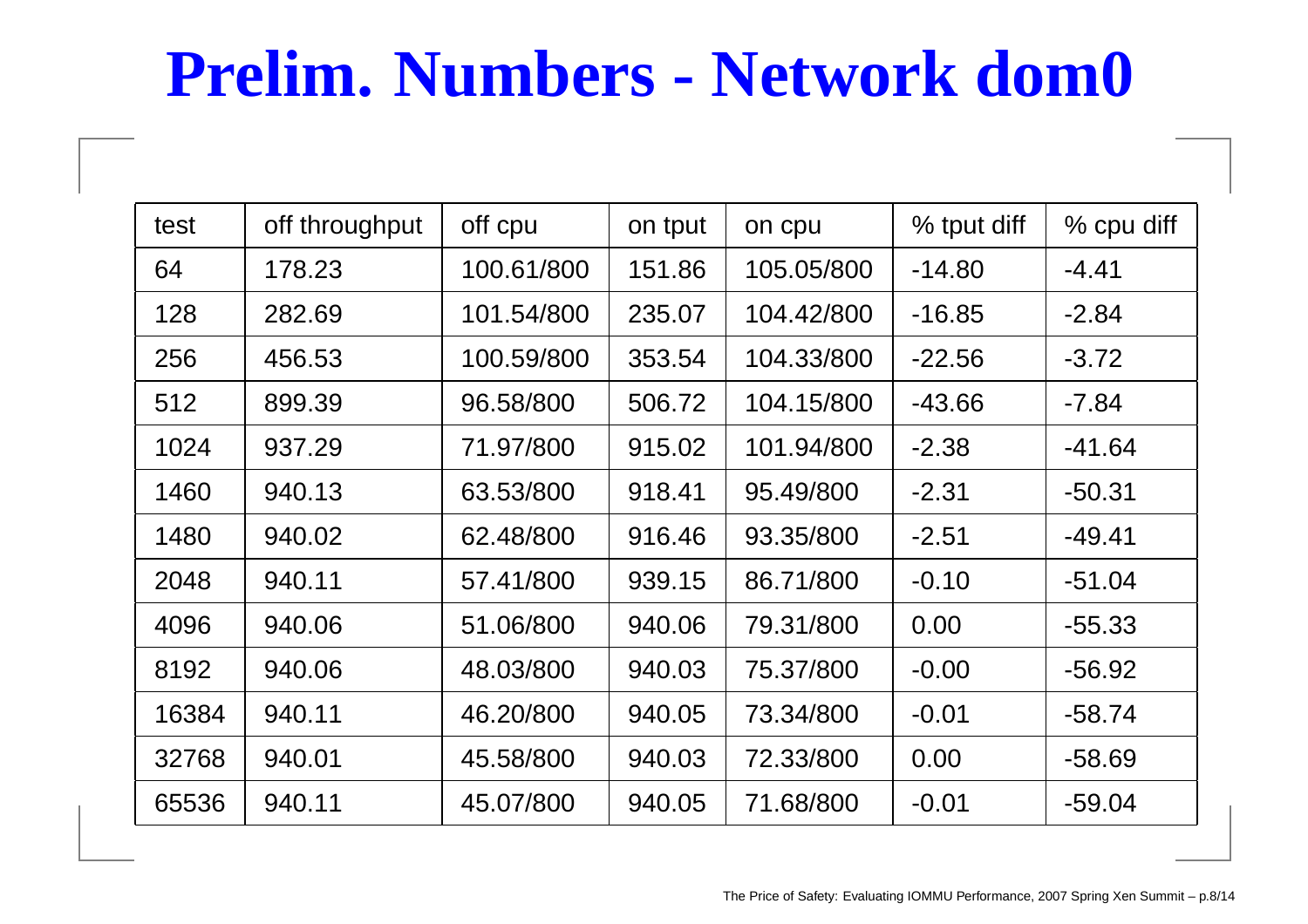### **Prelim. Numbers - Network domU**

| test  | off throughput | off cpu   | on tput | on cpu    | % tput diff | % cpu diff |
|-------|----------------|-----------|---------|-----------|-------------|------------|
| 64    | 181.59         | 47.21/800 | 154.83  | 54.19/800 | $-14.74$    | $-14.79$   |
| 128   | 309.91         | 63.59/800 | 262.81  | 74.57/800 | $-15.20$    | $-17.27$   |
| 256   | 483.26         | 82.09/800 | 438.64  | 94.09/800 | $-9.23$     | $-14.62$   |
| 512   | 937.48         | 59.88/800 | 935.60  | 84.31/800 | $-0.20$     | $-40.80$   |
| 1024  | 938.30         | 60.53/800 | 938.24  | 83.72/800 | $-0.01$     | $-38.31$   |
| 1460  | 940.00         | 58.25/800 | 939.99  | 81.60/800 | $-0.00$     | $-40.09$   |
| 1480  | 940.03         | 58.19/800 | 940.02  | 81.58/800 | $-0.00$     | $-40.20$   |
| 2048  | 940.01         | 58.31/800 | 939.94  | 81.72/800 | $-0.01$     | $-40.15$   |
| 4096  | 940.02         | 58.46/800 | 939.84  | 81.83/800 | $-0.02$     | $-39.98$   |
| 8192  | 940.04         | 58.61/800 | 939.95  | 81.77/800 | $-0.01$     | $-39.52$   |
| 16384 | 939.81         | 58.55/800 | 939.84  | 81.98/800 | 0.00        | $-40.02$   |
| 32768 | 940.05         | 58.65/800 | 939.55  | 81.85/800 | $-0.05$     | $-39.56$   |
| 65536 | 940.00         | 58.58/800 | 938.74  | 81.71/800 | $-0.13$     | $-39.48$   |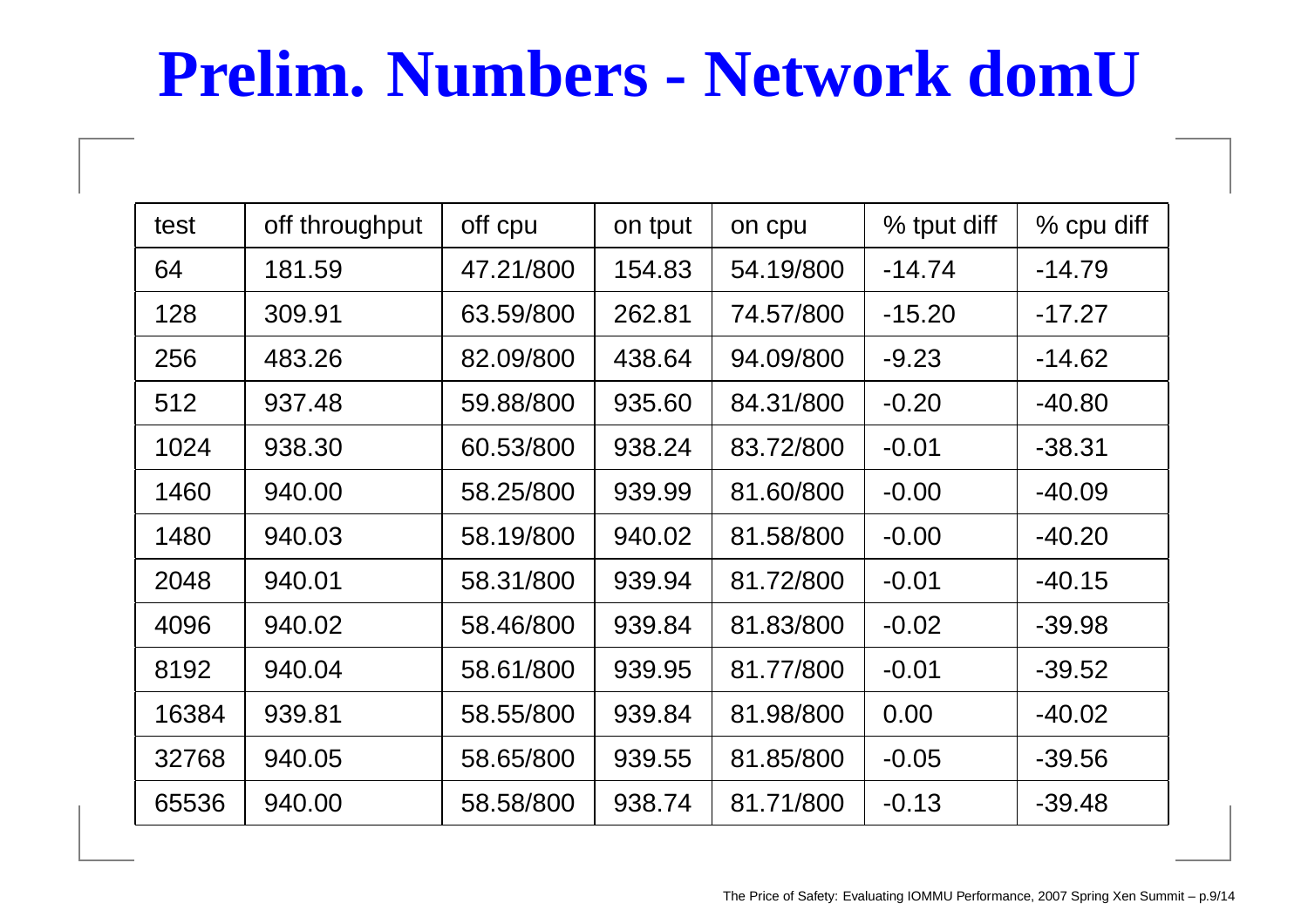# **The Straight-forward Implementation**

- Map Linux DMA API calls to TCE (translation control entries - think MMU PTEs) map / unmap calls
- **Straight-forward implementation**
- With the best isolation properties! Only entries in active use are mapped - minimizes window of exposure
- Unfortunately, map / unmap hypercalls are expensive
- ... even on bare metal calling into the DMA API too many times hurts
- Xen multicalls don't help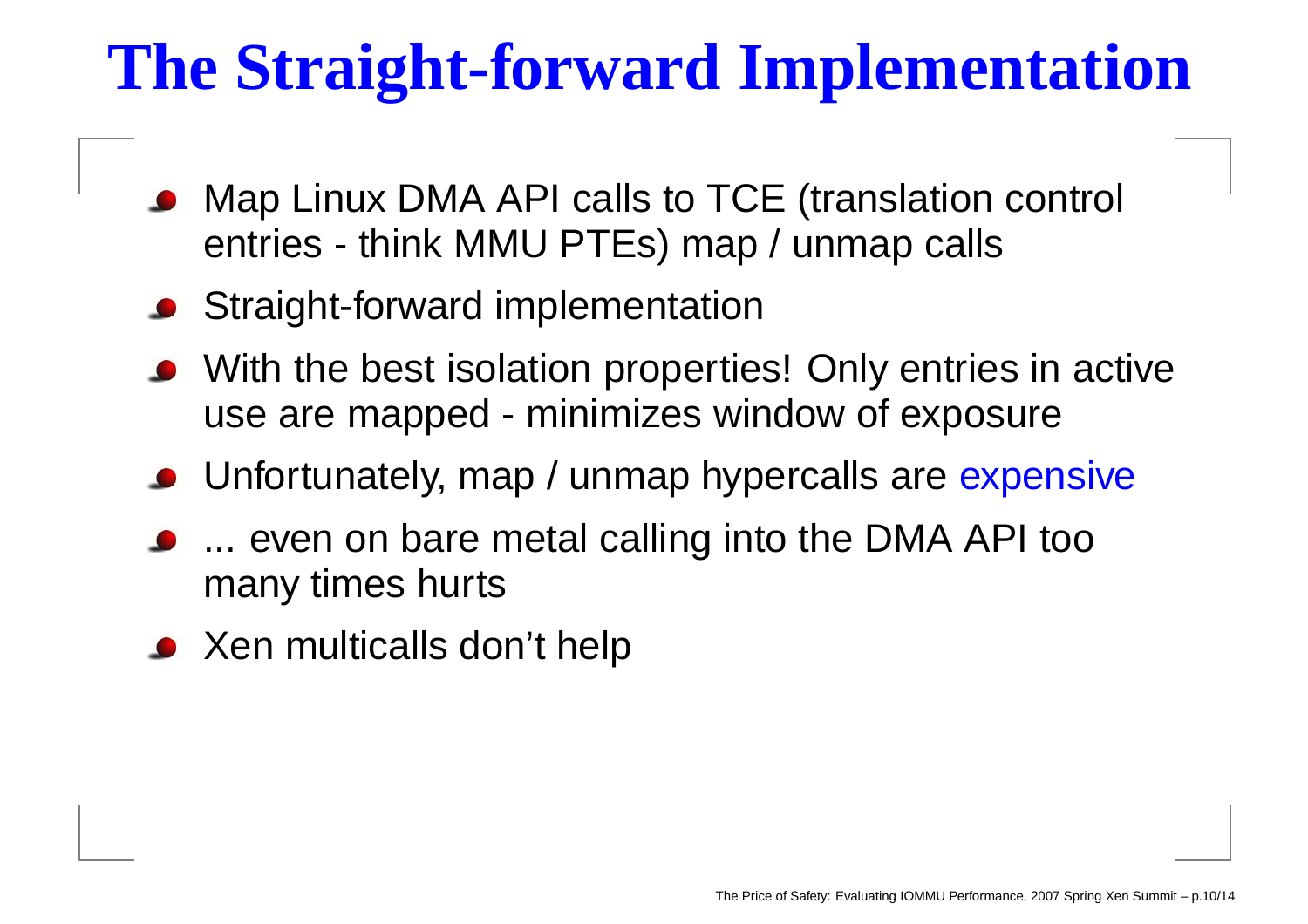## **Pre-allocating the IO Address Space**

- Map the entire guest address space in the IOMMU address space such that the guest pseudo-physical address that maps <sup>a</sup> given machine frame is equal to the DMA address that maps that machine frame
- **Start-up cost but minimal runtime overhead**
- Isolates the system from the guest
- But provides no protection inside the guest (guest is oblivious to the IOMMU)
- Precludes (or requires hypervisor involvement for) page flipping, ballooning and anything else that modifies guest P->M translations
- Size of IO address space may be limited theoretical 4GB limit on Calgary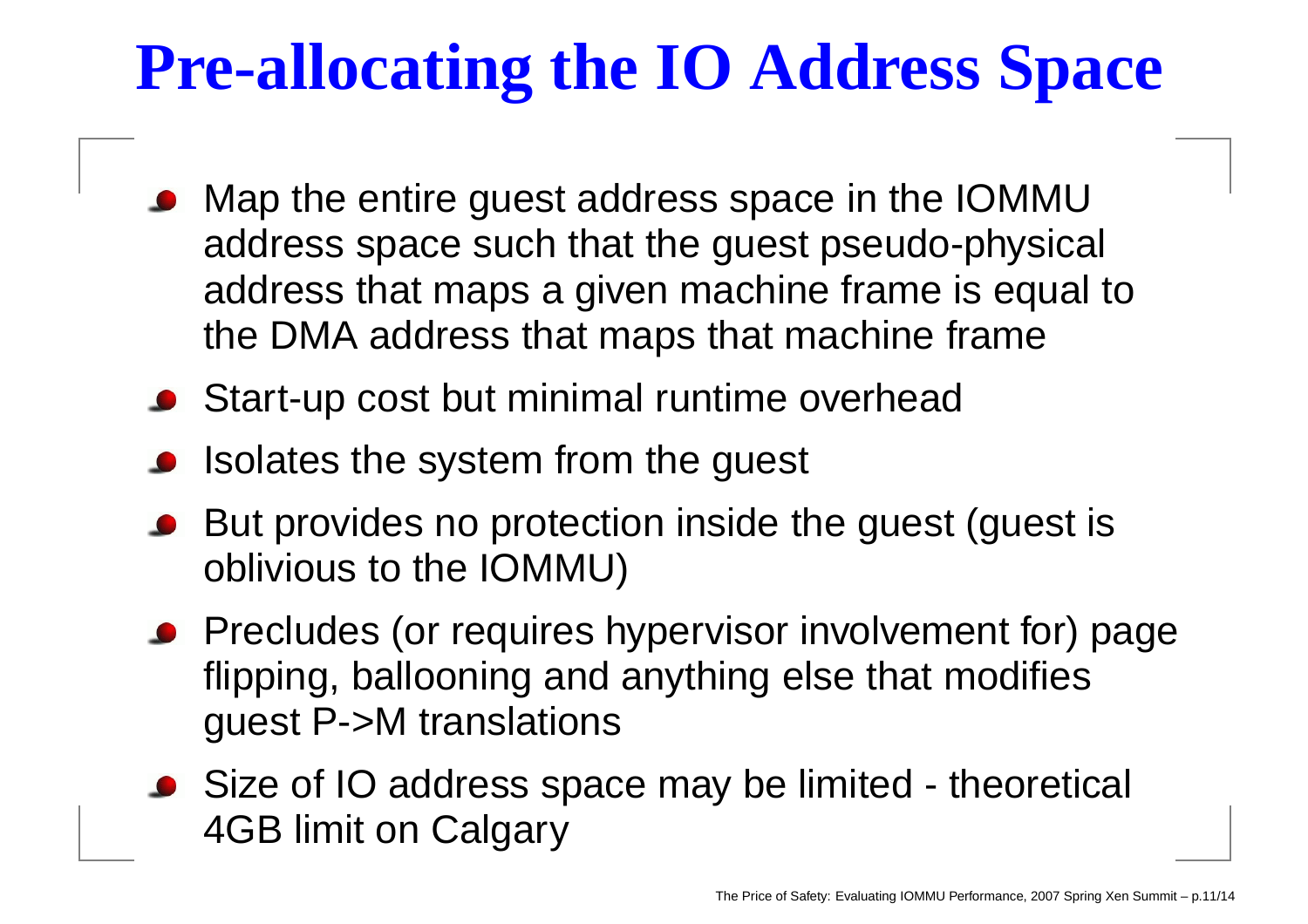#### **Allocate in Advance; Free When Done**

- Don't use the streaming DMA API (map / unmap)
- Use the persistent allocation DMA API (allocate / free)
- Goes against standard Linux driver practice
- ... DMA-API is really designed for platforms with limited number of DMA mappings
- Alternative is to cache map / unmap calls in the DMA-API itself and save the hypervisor crossing definitely beneficial for hypervisor scenario but not sure about baremetal
- Another alternative is to allocate and free in large batches, rather than on <sup>a</sup> per-buffer basis - add dma map\_multi and dma\_unmap\_multi and teach drivers and subsystems to batch their DMA mappings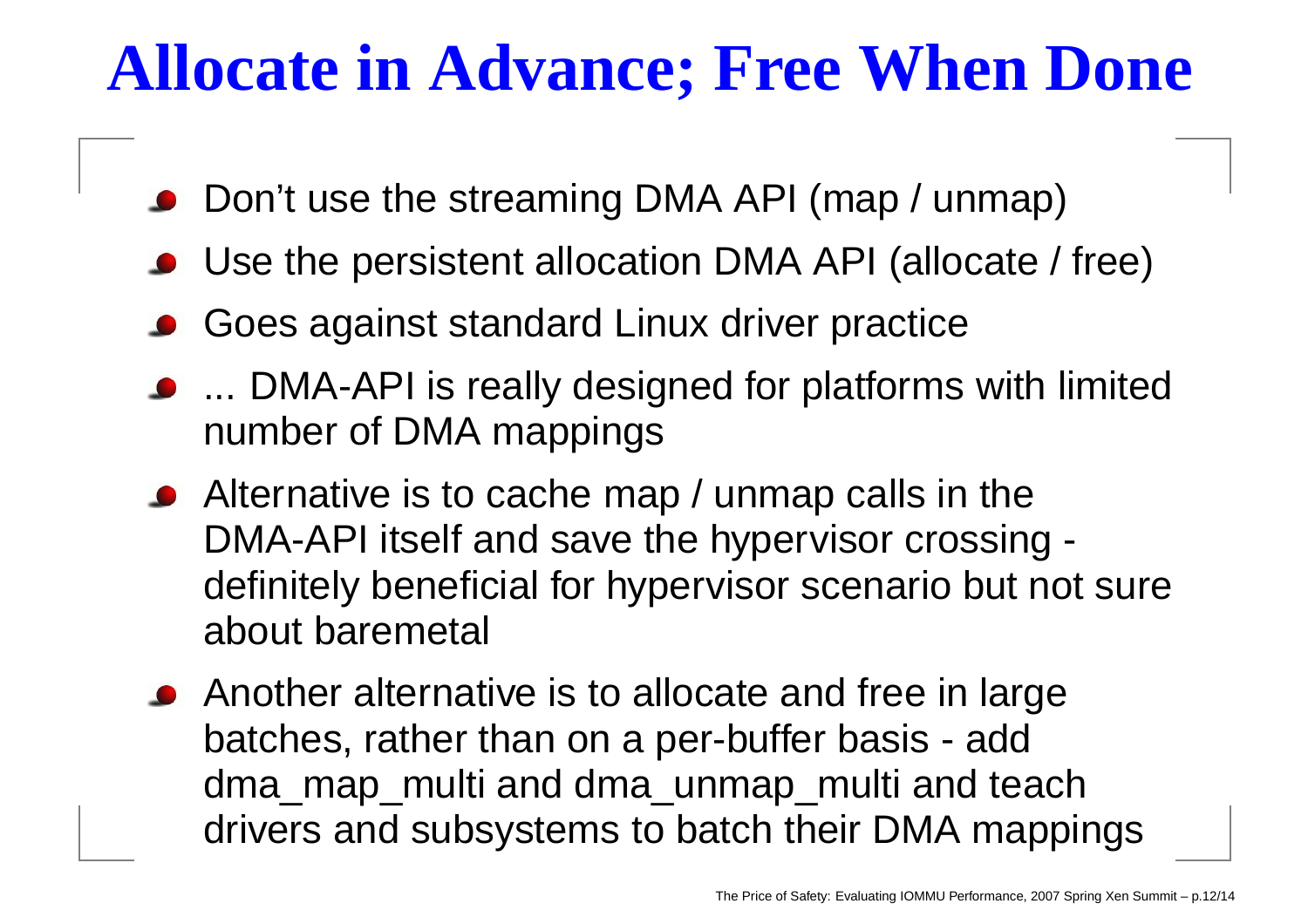# **Misc. Optimizations**

- Deferred cache flushing due to architectural constraints
- Never free! The mapping may exist until it gets reused, but if the driver is well-behaved and the mapping does not map anyone else's page... who cares?
- Grant table integration: when using PV drivers map and unmap intelligently from the grant table ops rather than from the DMA API. Only applicable for driver domains, not for direct hardware access domains